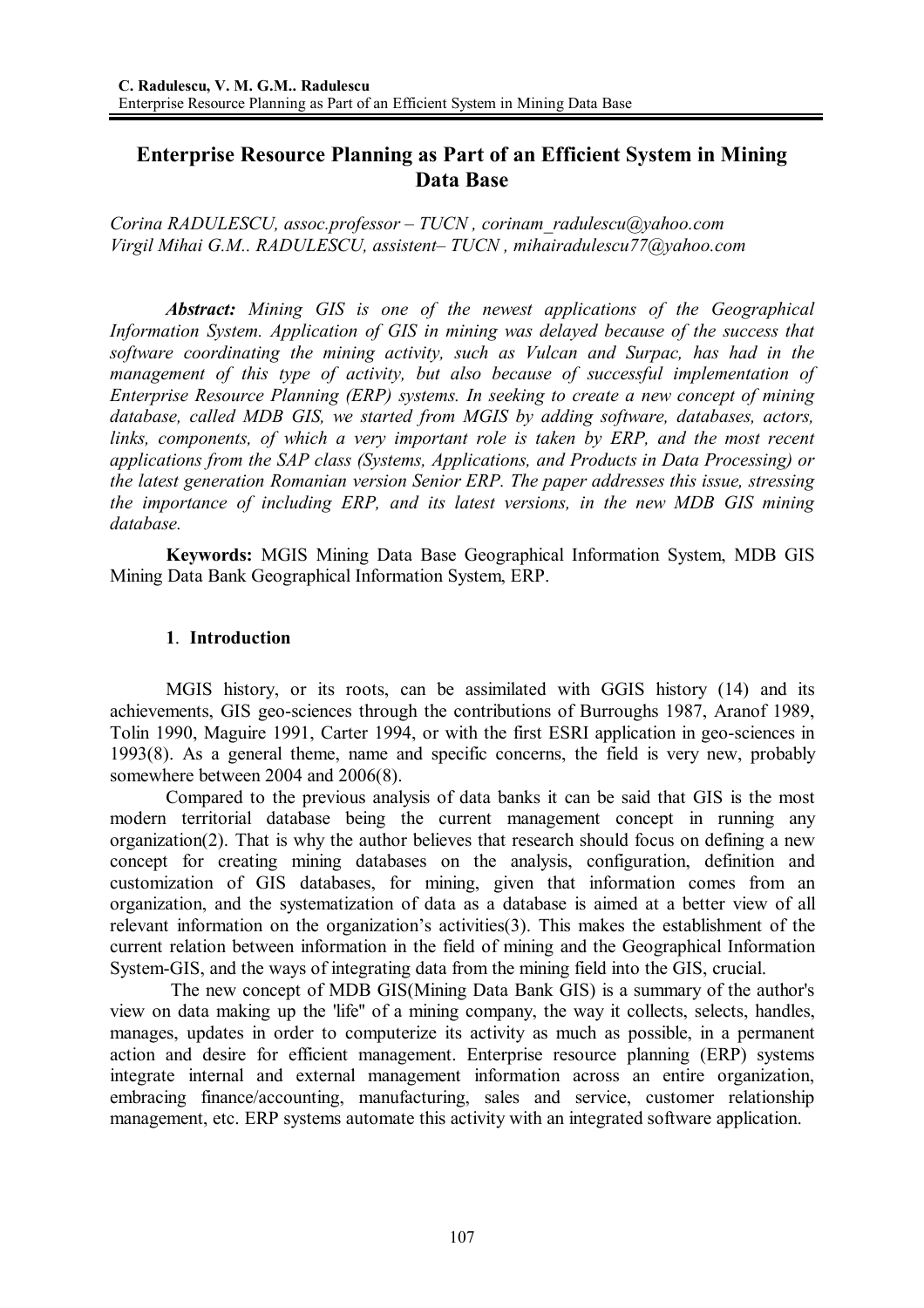#### **2. MGIS, Mining Geographical Information System - author's analysis**

 The application of Geographical Information Systems (GIS) in mining still remains low, and although the mining industry's share in the global economy is significant, reaching up to 70% in some countries, the sale of GIS licenses is less than 1% of all licenses sold by the largest manufacturers, ESRI and Intergraph(8). Mining GIS is a new field of GIS applications was reinforced, there being few works viewing and analyzing this field, most form Australia and Canada. We have thought, ever since the beginning of the research, that the computer means used, today and in the future, in the mining industry, will play a crucial role in developing all projects and specific operations worldwide. Based on this quote and studying a vast bibliography we have identified the main problems of implementing GIS technologies in the mining industry (becoming MGIS)(8):

- **1.** MGIS can help solve a major current information issue in mining, although most data being used can have a spatial representation; focus is now on the descriptive aspect of the data.
- **2.** MGIS, as an argument, having the opportunity to present data in the form of layers and maps, can provide better aid in decision making for the people responsible in mining, than tabular information or, as stated previously, descriptive information.
- **3.** MGIS has had a very slow evolution in comparison to the explosive development of GIS, because software exists and is applied, basically computer packages for the mining industry, which have sufficient modelling resources for the demand of spatial information in this industry. Such software as Vulcan, Surpac, Datamine, Flac, Gemcom Minex, Plaxis, Vertical Mapper, etc. (around 30 software programs) solve spatial modelling issues very well and effective, but interfaced with GIS, they can have a greater contribution in managing mining data.
- **4.** MGIS has had a more difficult entry into the mining industry also because of the CAD technology which was very cheap (some of it), so it expanded, and then operators were familiar with these operating modes which could be interfaced to the aforementioned mining software relatively easily.

Conclusion: MGIS is currently underused!(8). One way to increase the involvement of GIS in mining will be the integration into a database of which the main competitors are a part of: mining software and ERP-SAP management systems.

# **3. Mining Data Bank Geographical Information System (MDB GIS) mining database concept**

 The new concept MDB GIS(figure 1), according to the author, is modulated starting from a trunk which defines the initiated information system in minimalist terms. The system is designed on a GIS platform, in fact MGIS, on which we build by adding modules, components, adapted and adaptable, from software, actors and links to general management systems, as is the case with ERP, tailored for the field (Figure 2). The system will allow the addition of an infinite number of modules at the "data" level, relational" level, "programssoftware applications", "processing equipment", but also at the level of the components in the "database management system" and last but not least at the "users" level. In the MDB GIS design the author has included:

## 1.Databases,

2. The general operating platform which is GIS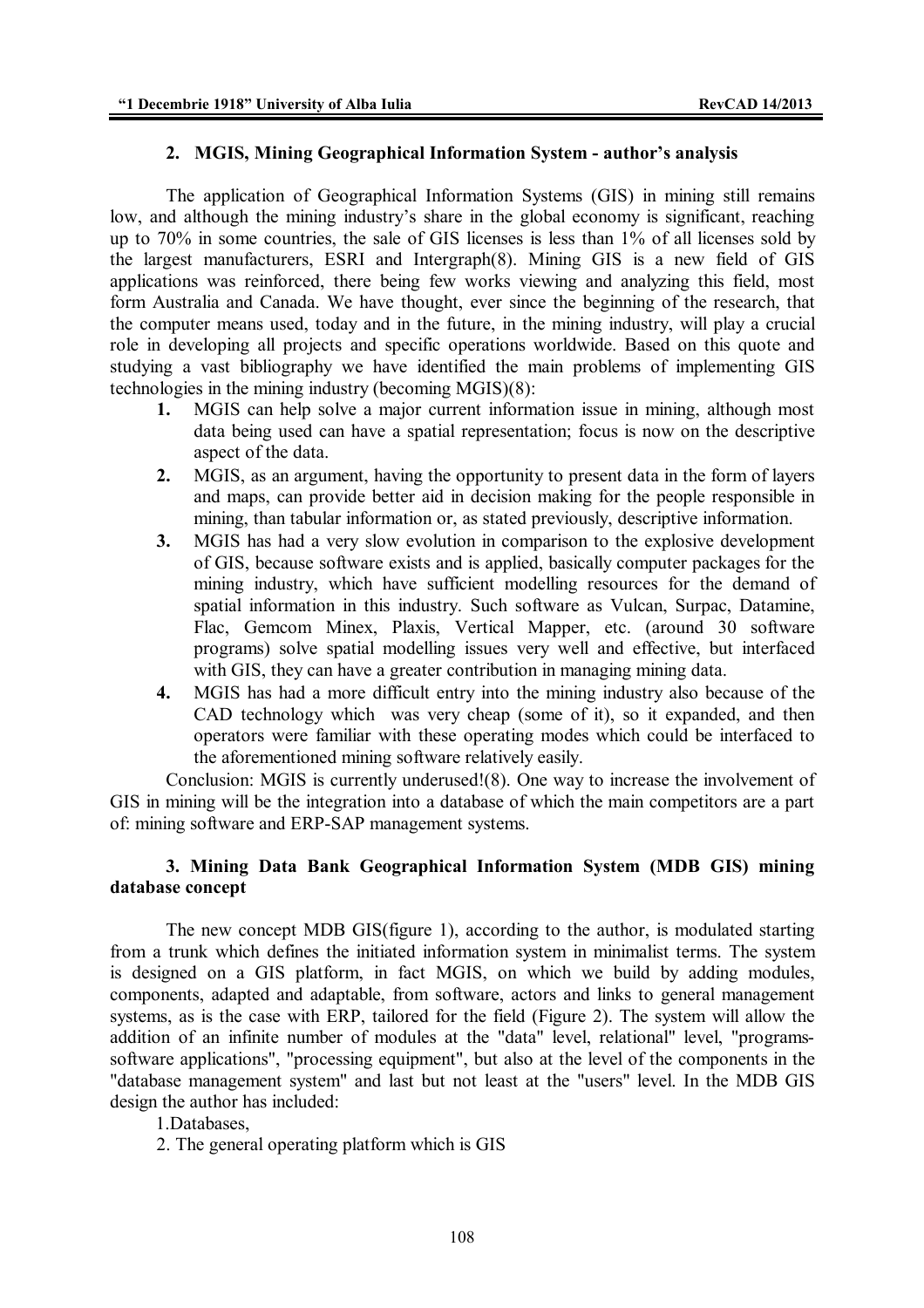3. The general rectangular coordinate system in which it operates, GSRC (Generalized System of Rectangular Coordinates)

4. The GSRC integration and georeferencing system in  $4D + DS$  ( $3D + Time + D$ ynamic Simulation) of all data entered into MDB GIS

- 5. The general operating and computing system
- 6. The general link system of all networks
- 7. Processing equipment
- 8. Database management system
- 9. Software applications
- 10. System users.

 The geospatial solution, basic idea of the MDB GIS concept of georeferencing all information entered into the system, is the skeleton upon which specialized interfaces shall be developed for data loading / consultation and loading / association from existing applications. This solution is the first step in a process in which all administrative sectors of the unit will contribute with local information to the central database, creating all the prerequisites for an objective justification of decisions regarding short-term, mediumterm and long-term strategies for spatial development of the mining institution.

## **4. The place of Enterprise Resource Planning (ERP) in MDB GIS**

ERP is a software applications system which is known by companies and used to manage and coordinate all resources, information and business functions (8). ERP systems, at present, are attempting to cover all basic functions of an enterprise, regardless of organization or status (1). An ERP system has a service-oriented architecture with modular hardware and software components or "services", which communicate over a local area network, in this case MDB GIS. Modular design allows the company to add or reconfigure modules (perhaps from different suppliers) and to maintain data integrity during this period in a shared database that can be centralized or distributed. It should be noted that for integration into the new mining database, modularity is a key component, allowing the recipient to build the information system in stages, depending on structural or financial criteria. In terms of functionality, an ERP software covers the following areas of a business (mining included) (8): production planning, procurement management, inventory management, interaction with suppliers, customer relationship management, tracking orders, financial management , human resources management. The traditional mining industry is divided into a number of sections like Surveying, Production Planning, Production, Material requirement, Sales and Distribution, Finance ,Humane Resource Development, Machinery Maintenance etc which has very limited interaction with each other and in many cases isolated with each other. So very limited data are available about a particular department to other departments and top management. As a result, Instead of taking organization towards a common goal, the various departments end up pulling it in different directions. Sometimes objectives of different departments are conflicting(4). **ERP systems** were created as a solution to these challenges, being able to process large volumes of data and information aggregated in order to optimize and streamline processes (Figure 3). **The advantages of an integrated ERP system are:** 

- $\triangleright$  Tightening relations with customers and suppliers, by creating an effective chain,
- Reduction of **production costs** and **inventory**,
- $\triangleright$  Complete planning of company resources,
- $\triangleright$  Improving overall productivity.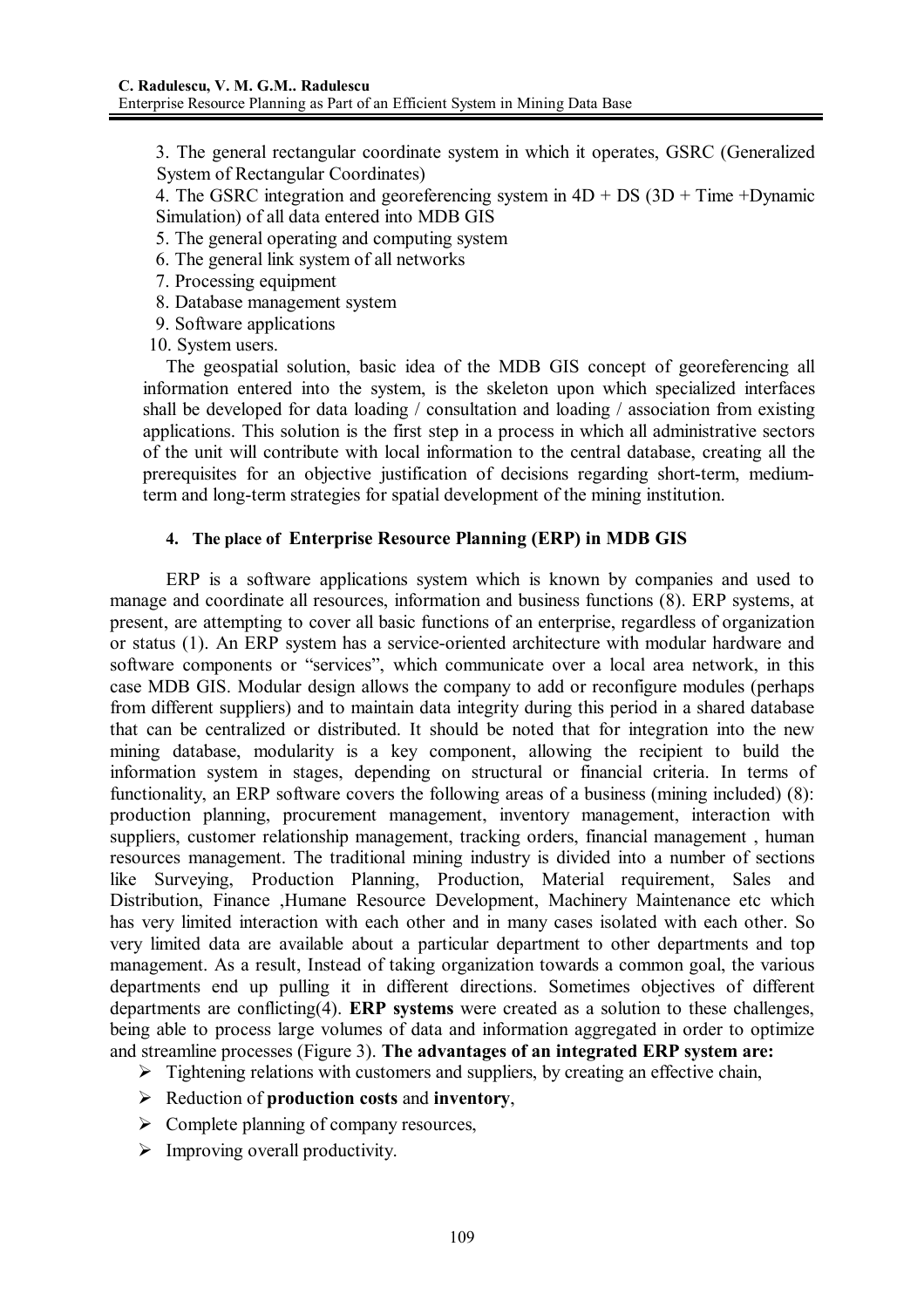



**Fig. 1. Sources of information, actors involved and the meaning of links created in the MDB GIS**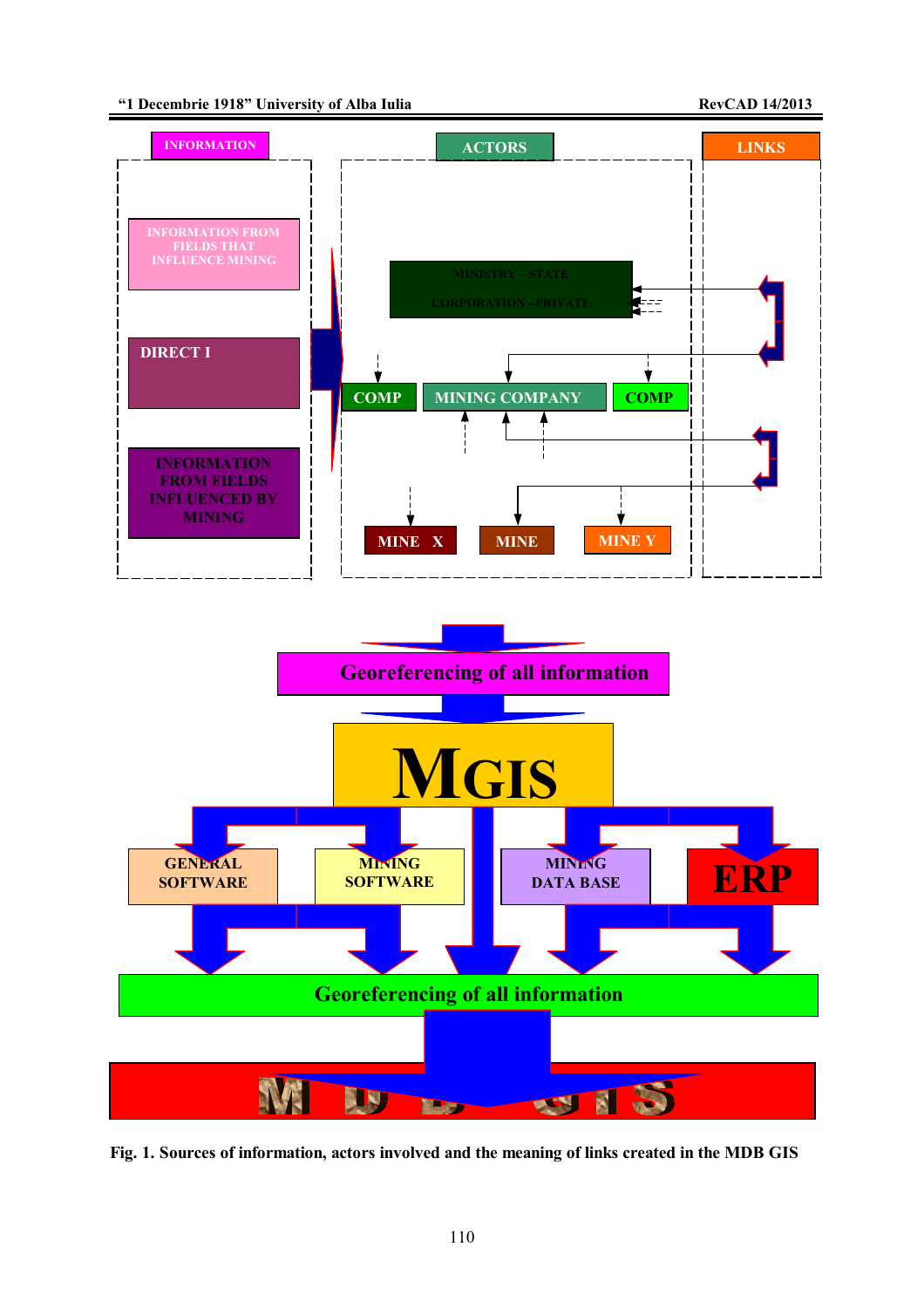

**Fig. 2. The position of ERP in creating the new concept of MDB GIS mining database** 



**Fig. 3. Modules considered to be primary in ERP (source: author, adapted after Zwicker 2003)**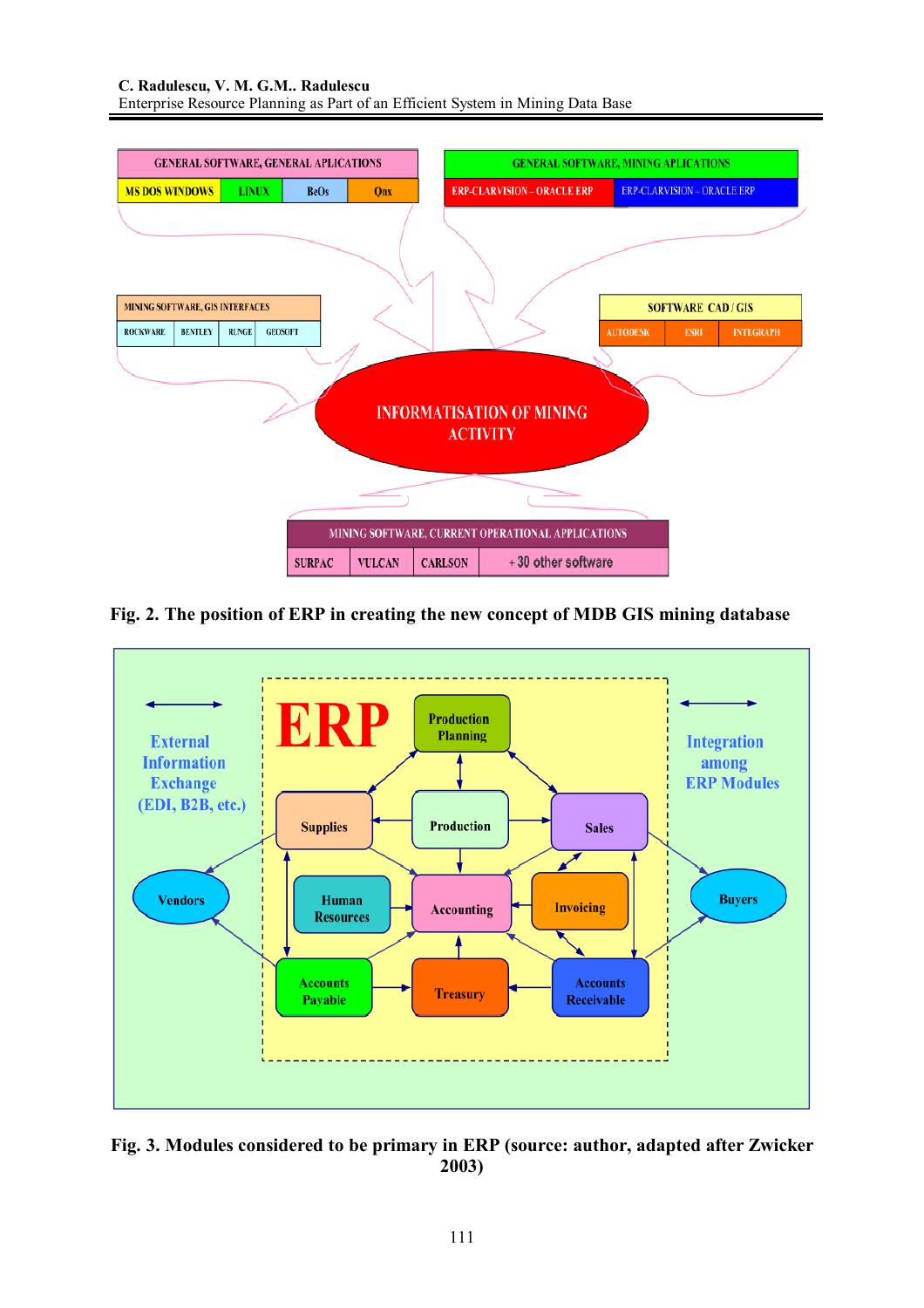

**Fig. 4. ERP coverage area from M. Porter's value chain in the mining industry (source: author, adapted after Zwicker 2003)**

Production is the most important process in the value chain in a manufacturing company, and the quality and competitiveness, on the market, of products resulted from the production process, is essential. ERP systems are modular programs, each area of activity within the company being covered by a specific application. The modules of an ERP system work in an integrated way, using a common database, or can operate independently. Ideally, ERP delivers a single database containing all data for software modules, including that for a mining company:

- **Production**, bills of materials, scheduling, capacity, workflow management, quality control, manufacturing, project management, production flow.
- **Supply chain management**, order entries, procurement, product configuration, supply chain planning, supplier scheduling, inspection of goods, processing of complaints, commission calculation.
- **Finance**, general register, cash management, debt payment, receipts, fixed assets.
- **Project management**, costs, invoices, time and expenses, performance units, business management
- **Human resources**, payroll, training, duration and presence, records, benefits
- **Customer relationship management**, sales and market studies, commissions, services, customer contact and telephone support center, data warehouse and various self-service interfaces for customers, suppliers and employees.

Figure 3 presents the variety of functional departments of a mining unit and the information that forms and travels between them, solved by ERP modules. It is noted that, starting from production planning, monitoring of actual production, to accounting and human resources, and sales, a very wide range of information can be managed by means of ERP. This fact also results from Figure 4, in which one can analyze the very large share of ERP in mining computerization. The main benefits of using ERP are:

 $\triangleright$  Reduced operational costs,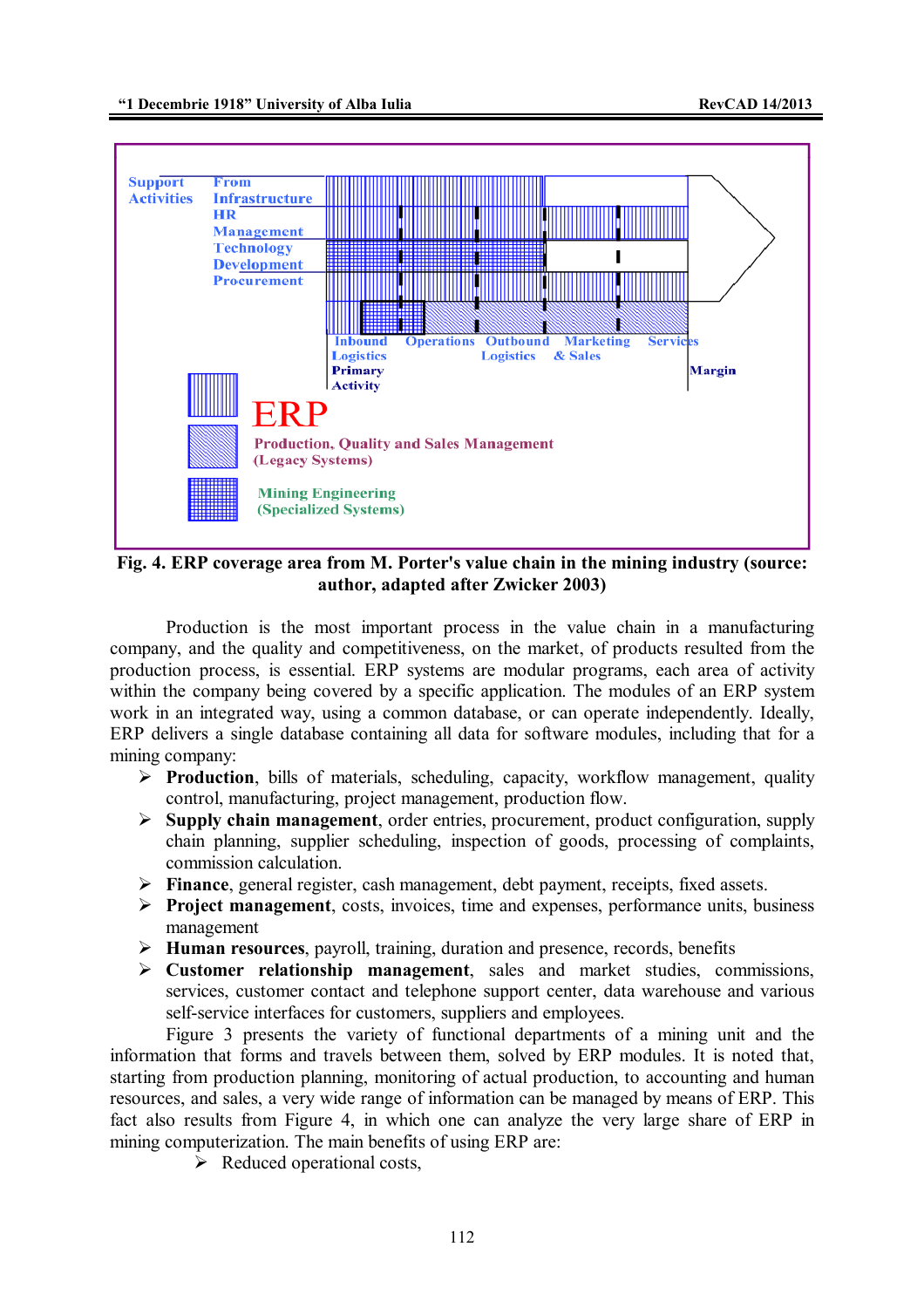- $\triangleright$  Facilitating operations management,
- $\triangleright$  Inventory optimization,
- $\triangleright$  Improving cash flow,
- $\triangleright$  Integration of financial information
- $\triangleright$  Standardization of business processes.

 The ERP system is a combination of business management practices with information technology, through which a company's business processes are integrated into the computer system in order to achieve specific business objectives.

**SeniorERP** is the latest version of ERP, that has specific modules for Distribution, Production and Services and, in addition, is already interconnected with premium add-ons, such as: Warehouse Management, B2B and B2C eCommerce, Payroll, Sales Force Automation or Customer Relationship Management. **SeniorERP** is an integrated business management software developed by the Romanian company Senior Software.

Thus, the main components of the system are (15):

- $\triangleright$  Controlling the module enables the planning of the company's financial parameters;
- $\triangleright$  Administration the module allows users to define different levels of access to information in the application, by defining specific groups of users;
- $\triangleright$  Auto fleet it is an indispensable product for the fleet manager in order to increase business efficiency;
- $\triangleright$  Logistics this module of the SeniorERP application plans existing infrastructure resources in order to achieve optimum use of resources;
- $\triangleright$  Fixed assets the operations applied to fixed assets are tracked in detail throughout their period of use, as well as those liable and their place in the company;
- $\triangleright$  Accounting the module is designed in order to automate general accounting operations, offering flexibility and utility both to small and medium companies but also to large enterprises with complex activity (with many branches and outlets, different currencies);
- $\triangleright$  Treasury the module integrates company financial flows, following in detail each type of operation;
- $\triangleright$  Production the role of this module within the SeniorERP system is to complete inventory management by implementing the specific operations of a simplified production process.

Other components / modules are: Inventory, Prices, Sales, Purchasing, Nomenclature,

Workspace. **SeniorERP** allows internal flow adjustment according to the analysis, for implementation. Certain configurations have a general nature in the system and are configured in this sub module.

## **5. Conclusions**

In the configuration of mining databases, the implementation of ERP management systems is extremely desirable because it is already successfully applied in the mining industry and it solves several problems in current activities within the organization. The stage of integration in the MDB GIS system comes after the MGIS configuration, with the inclusion of mining-purpose software. ERP implementation in mining industry has both direct and indirect benefits(4). Direct benefits are reduction in lead time ,greater transparency and fast data transfer,on time shipment, reduction in cycle time, increased worker efficiency etc to name a few. While some indirect benefits in terms of better customer goodwill, helps in increasing customer base.